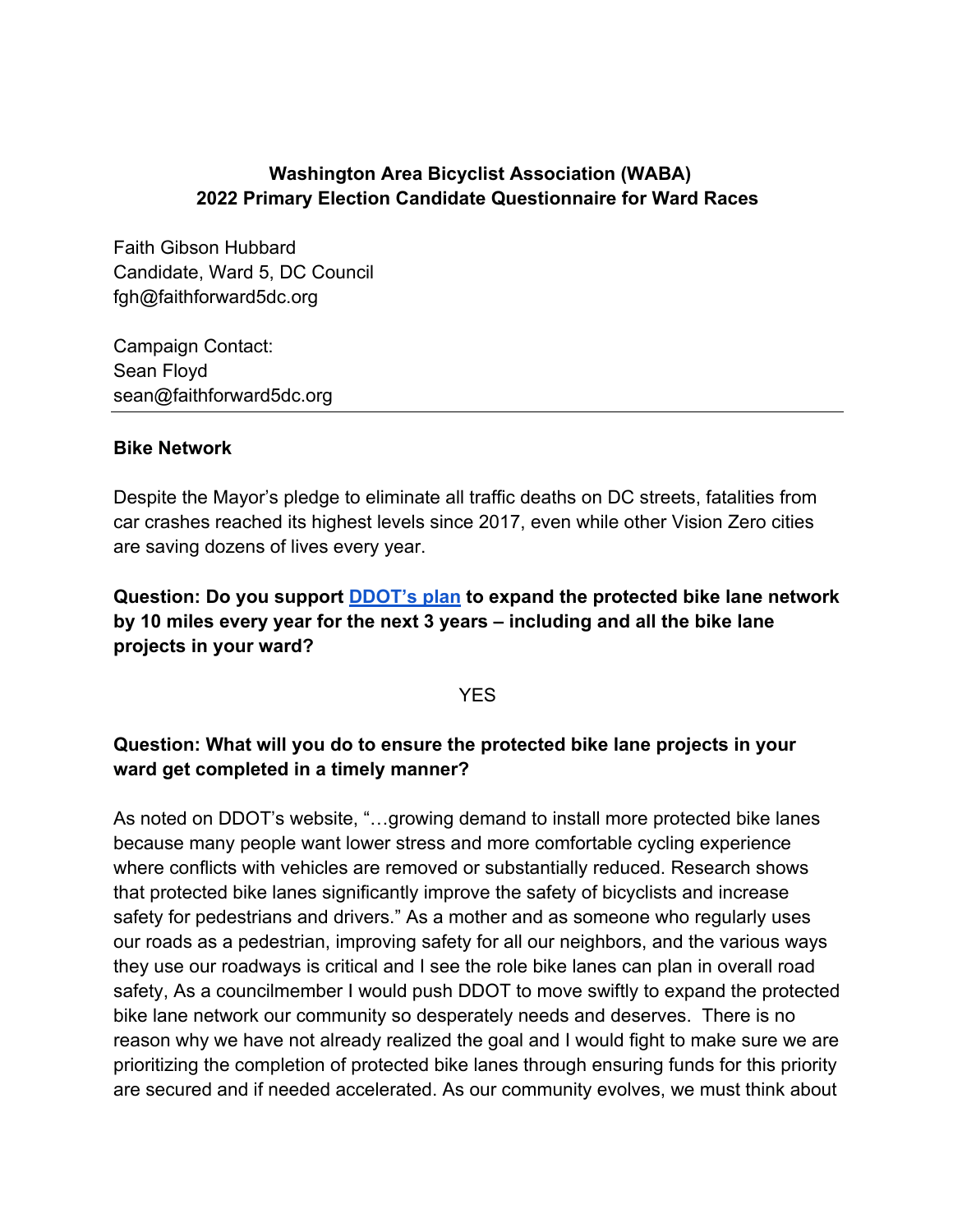how we can use our roads in a more multimodal way; the completion of the protected bike lane projects would allow us to focus on connecting the network of bike lanes to maximize usership access and utilization and increase overall safety on our roads. While protected bike lanes provide safety for bikers, they help to clarify multimodal use of the road and promote driver safety and awareness. To improve community awareness of bike lane projects and broaden communication, I would push DDOT to reengage with the biking community to talk about the impact of our delays and work with the community to find the best pathways to move the process forward quickly.

# **Budget**

**Bike lanes are an incentive for District residents who choose to travel in ways that conserve land, energy, and fuel and they also fight climate change. DDOT's long-range plan envisions miles of protected bicycle lanes – which makes bicycling safer, easier, and more popular and reduces fuel use.** 

**Question: Will you press DDOT to accelerate plans for more protected bike lanes (which may repurpose driving lanes and street parking) and budget adequate money for DDOT to build these bike lanes? Including ensuring DDOT has the staff and resources in the budget to complete the projects at a rapid pace?** 

### **YES**

# **Question: What other budgetary biking and transportation items will you fight for and prioritize?**

In addition to focusing on the completion of protected bike lanes, I would also be a champion for transportation items in the following areas:

Focus on access and distribution of public transportation options

- Increase investments in access to transit services for Ward 5 communities lacking access to public transit options. This investment should prioritize building capacity and address issues of inequity in transit access.
- Address inequitable practices with limited access to all methods of transit options due to transit fare policies. Work with WMATA create fare subsidy programs to make the metro rail fares more reasonable to provide access to lower income patrons.
- Explore opportunities to increase bus service to areas with limited public transit access. Utilize city operated assets, such as the Circulator, to help build interest and show value.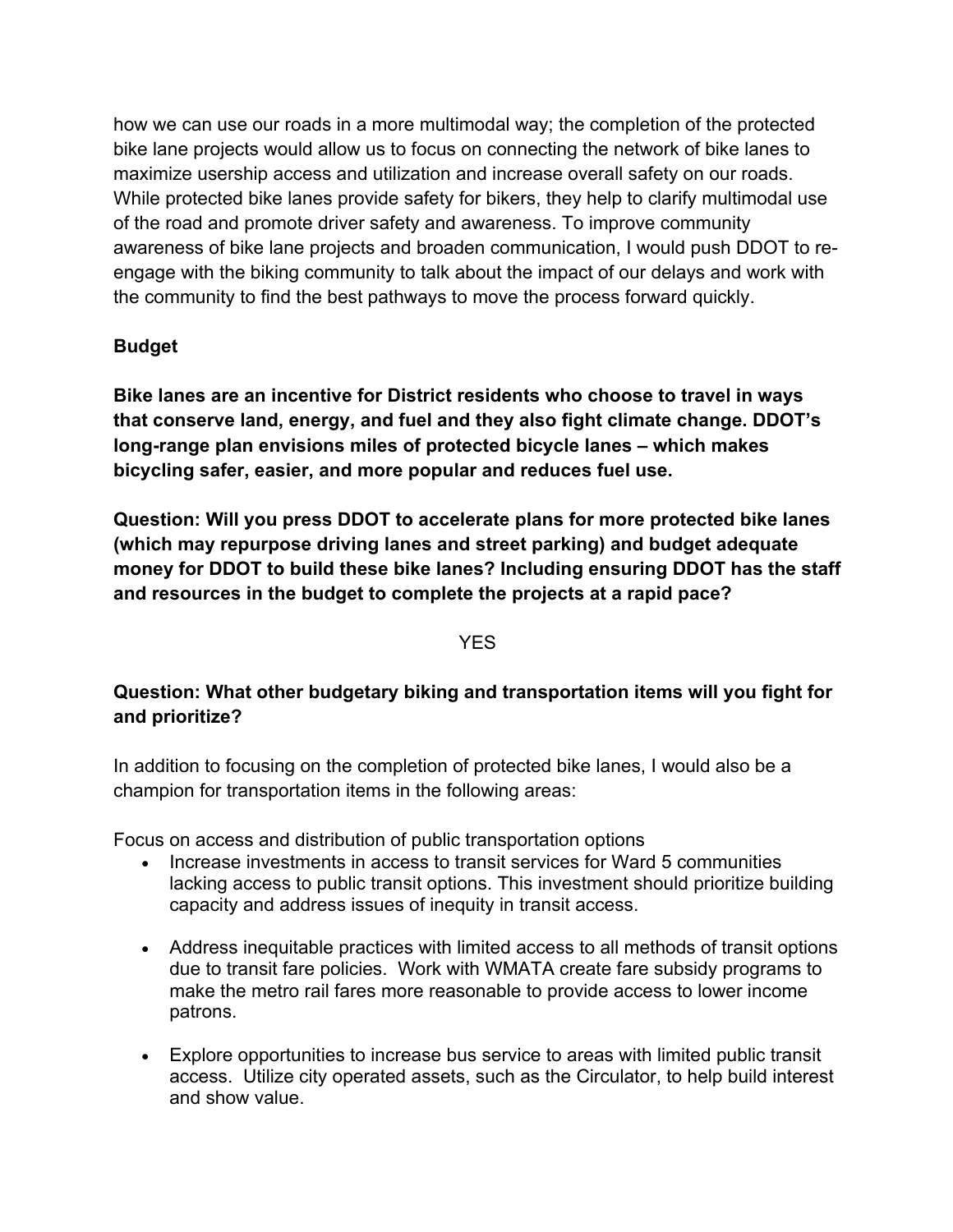- Work with DDOT and the community to explore opportunities within the ward to add bus lanes, where appropriate, to maximize usership access, utilization, service reliability and efficiency.
- Explore opportunities to subsidize, incentivize, and promote other alternative options for transit, such as ride-share opportunities, Capital Bikeshare for All, or similar programs.
- Work with DDOT to address the persistent barriers to public transit service and infrastructure improvements for our seniors and neighbors with disabilities.
- Explore innovative ideas regarding car sharing and increased transit options to meet the unique transportation needs of neighbors.

Focus planning and investments to prioritize rethinking improvements to city streets and infrastructure for safety

- Increase local funding to match federal funds to support DC's Safe Route to Schools program. Prioritize initial funding to rethink intersections adjacent to schools and recreation centers to systematically improve safety. Focus funding on interim safety measures to include prioritizing four way stops; increase crossing guard support and coverage; adding additional traffic calming or road diet measures to slow speeding and reckless driving; utilize options to further promote safety at cross walks, such as, enhanced and raised crosswalks or using public art programs to make crosswalks more visible; and work with school communities, ANCs, and community leaders to outline additional focus areas. Create long term plans to support the long term needs of school communities to promote safety and encourage the ability of families to walk or use alternative transit options for commuting to school.
- Work closely with the community ANC commissioners, the civic association, and neighbors – and DDOT to identify the issues plaguing the community regarding the influx of traffic and other safety issues in a community. Require open lines of communication from DDOT with the community to whole community solutions to improve the immediate conditions and support overall safety. Moving away from piecemeal solutions will support long-term, sustainable safety solutions.
- Require the Office of Planning and DDOT to create a process for coordinating land use planning and needed zoning improvements to increase equitable public transit access for communities lacking adequate service. This plan should include members of the relevant agencies, members of the public, and advocates.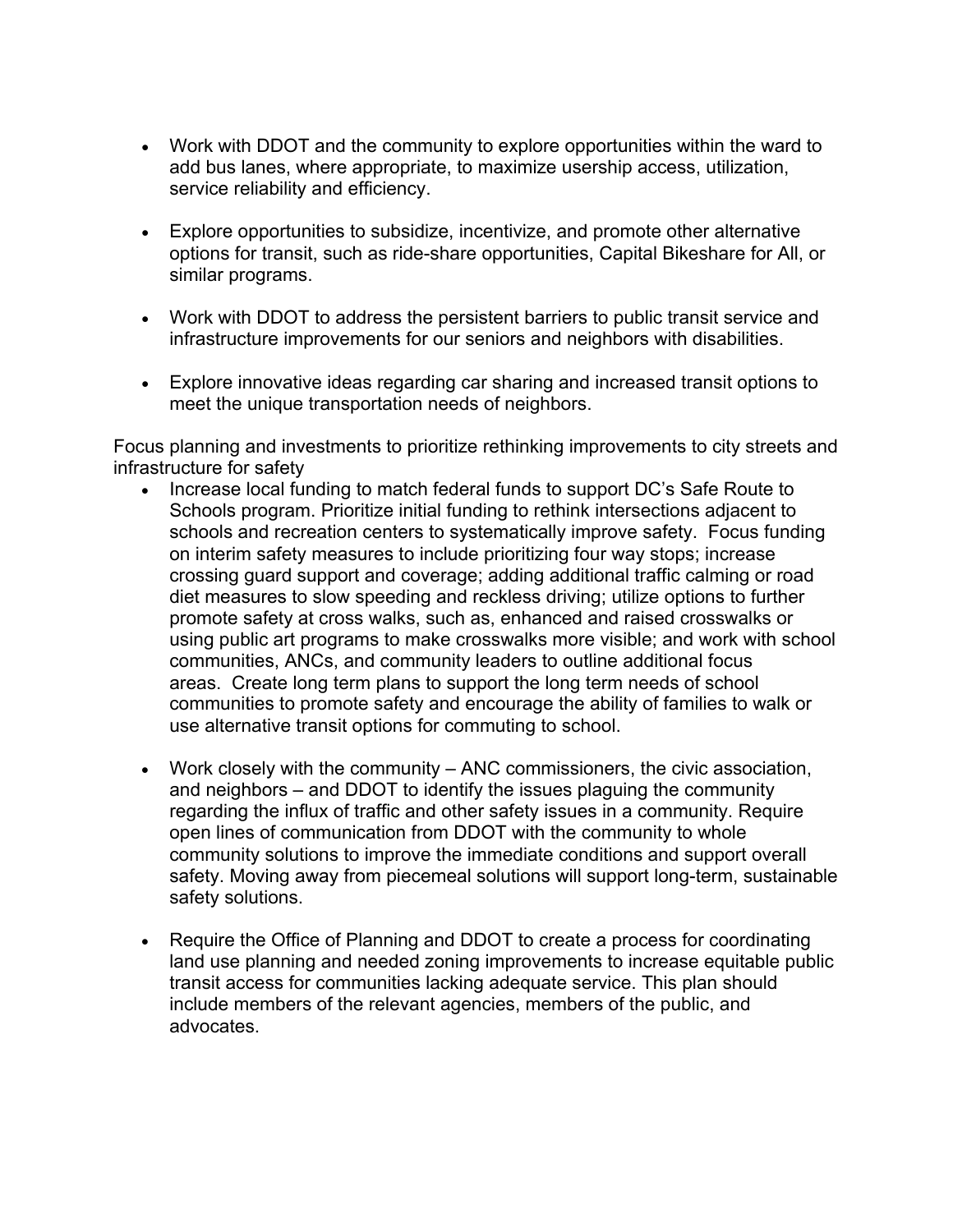- Maximize affordable housing infrastructure investments by having the Office of Planning work closely with DDOT and housing agencies to focus affordable housing development close to public transit.
- Focus our city planning and funding on increasing walkable amenities in neighborhoods; there needs to be a particular focus on increasing options small/mid-size grocery stores, restaurants, pharmacies and small retail stores, and green space.
- Support and secure funding to ensure community driven solutions to traffic safety and creating community spaces, like the North Capitol Deck Over Project, are realized and supported by DDOT and future year budgets

Use driver education to discourage reckless behaviors and rethink traffic enforcement

- Move traffic enforcement to a function of the Department of Public Works to remove enforcement of traffic violations from MPD.
- Focus efforts on increasing automated enforcement of traffic violations. Start by utilizing current data to shift the use of current automated enforcement cameras to problem intersections and corridors.
- Direct the Department of Motor Vehicles to share driver education materials with all DC registered DC drivers through email communication and mail annually. This correspondence should also be sent to out of state drivers who have DC traffic citations.
- Establish equitable citation fee structure to be adjusted income levels. Eliminate the doubling and tripling of citation fees after a month's time. Focus on the collection of fees by the creation of payment plans and other alternatives.
- Utilize enforcement efforts such as license suspension, booting, towing, etc. to change the behaviors of reckless drivers and persons with repeat traffic violations.

## **Trails Network**

**Question: The Capital Trails Coalition seeks to create a world-class network of multi-use trails that are equitably distributed throughout the Washington DC region. The Coalition is in the process of finding funding to complete 800 miles of planned trails into pavement that people can walk and bike on. Trails are an economic boost for local economies and improve the health and well-being of communities, would you support DC, alongside MD and VA, dedicating funding to complete our regional trail network?**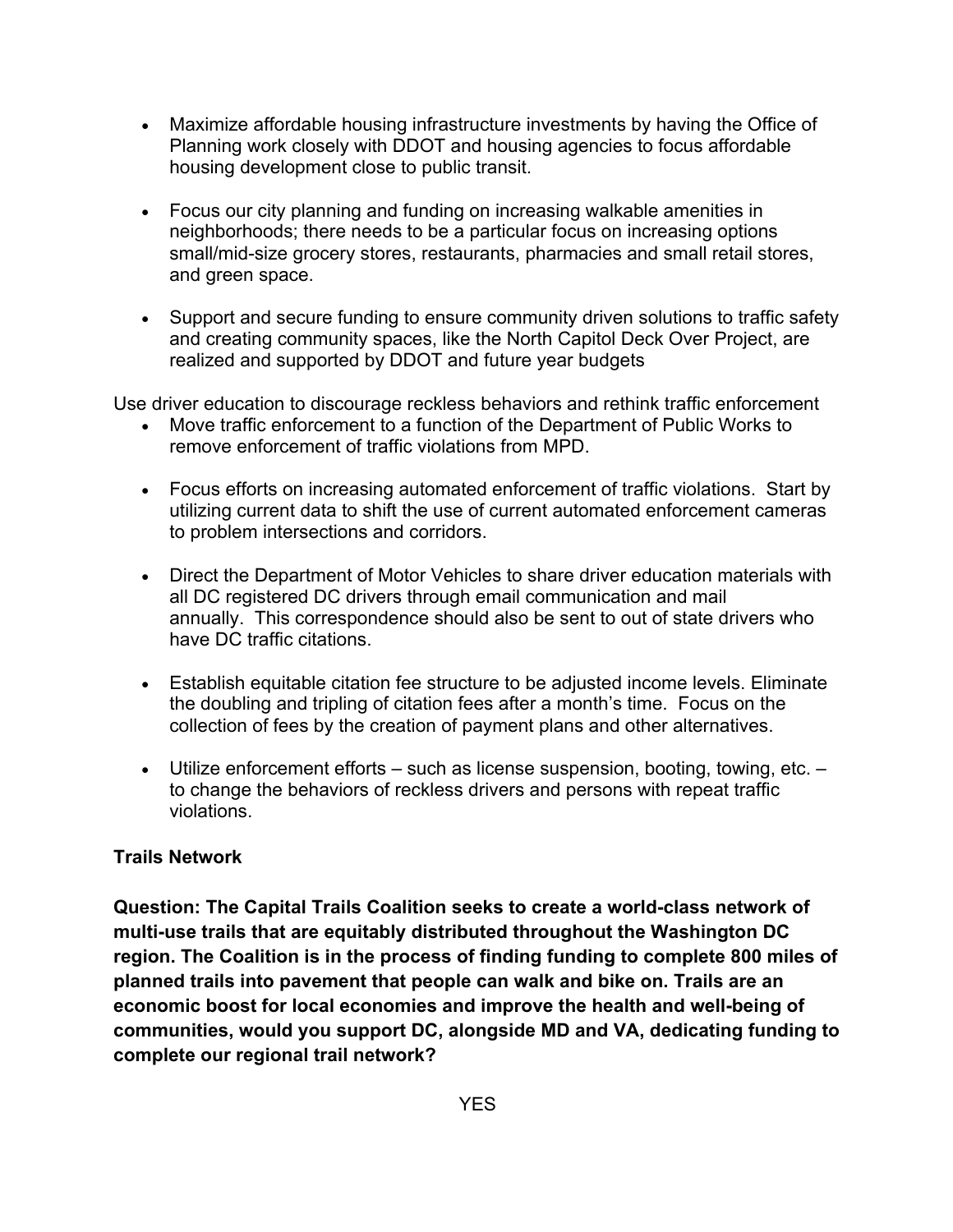# **Question: Further explain how you would advocate for the completion of the DC's portion of the Trail Network?**

The Metropolitan Branch Trail is an important part of our community in Ward 5 and can provide greater connectivity to our communities and local businesses. As a councilmember, I would like to work closely with WABA, other advocates, neighbors, and stakeholders to explore how to best advocate for the completion of DC's portion of the trail network and secure the funding necessary to not only construct, but to maintain, a high-quality network of trails in the District.

### **Vision Zero**

## **Question: Do you support the recent bills before the Transportation Committee, that would ban right turn on reds and permit the so-called Idaho stop?**

YES

## **Question: Vision Zero - is it working and if not, what needs to be done by the District to achieve the goal of zero deaths due to traffic crashes?**

As a councilmember I would like to focus on realizing the promise of Vision Zero by fighting to ensure it is fully fund and establish the following tangible actions steps:

- Fully fund and implement Vision Zero and the Vision Zero Enhancement Omnibus Amendment Act of 2020.
- Establish a Vision Zero Task Force to include relevant agencies and community partners to support in the implementation of the action plan and to broaden community engagement and feedback.
- Establish DDOT ward community advisory committees to Increase opportunities to foster dialogue between DDOT and communities by fostering opportunities to have a clearer understanding of the community needs and challenges.
- Require DDOT to work with the community to complete and update the DC Complete Streets Policy with a focus on street redesign to optimize safety and reduce speed limits to decrease traffic violence and accidents.
- Use current major crash and fatality data to prioritize immediate action steps and adjustments to problem intersections and corridors.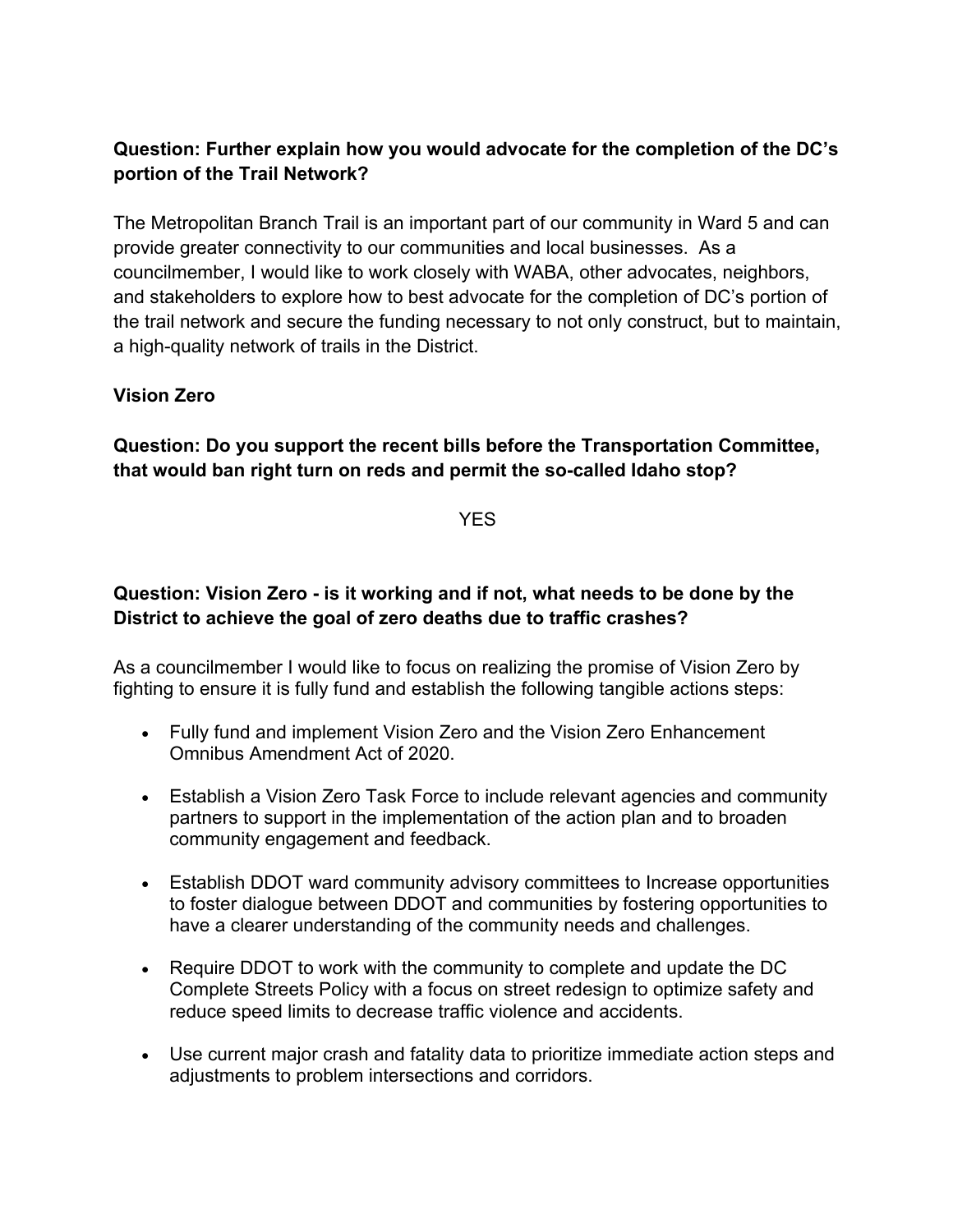- Establish a DDOT specific portal to report community needs with real time tracking of progress. Make this dashboard public to allow residents to see track submitted requests and project completion timeline.
- Prioritize sidewalk improvements and work with the community to expedite requests.

## **Transportation Equity Priorities**

**Question: If elected or re-elected this year, what policies or legislation will you pursue in your upcoming term to ensure our transportation system is equitably moving forward?** 

I have noted a few legislative areas of interest above.

## **Transportation Equity Pledge**

### **Question: Will you sign our transportation equity pledge?**

As I read the Transportation Equity Pledge many of the goals resonated with me but there were a few areas that I want to learn more about:

- I agree with working toward removing police from civil traffic enforcement while transferring the responsibility to local Department of Transportation this is not something we can do without being very careful examination. As we move toward this goal, we need to create a detailed plan as to how individuals would be trained and prepared for the wide variety of situations any person might face in traffic enforcement. In the District we already have the infrastructure to phase into this, but I want to know more. Also, even with this shift, the role of police in this process will likely never be fully removed. I would like to understand more about how to appropriately shift responsibility while thinking about our current situation and the need for intensive focus on street safety.
- I agree with the need to expand MARC and VRE commuter rail service to make it frequent, reliable, and available outside of rush out. But I am not clear on why there is a need to oppose the Maglev train, which has the ability to remove cars and emissions from the roads and create thousands of jobs in the region, and specifically to District residents. I would like to understand more about why this opposition is a part of the pledge when this is a mass transit opportunity.